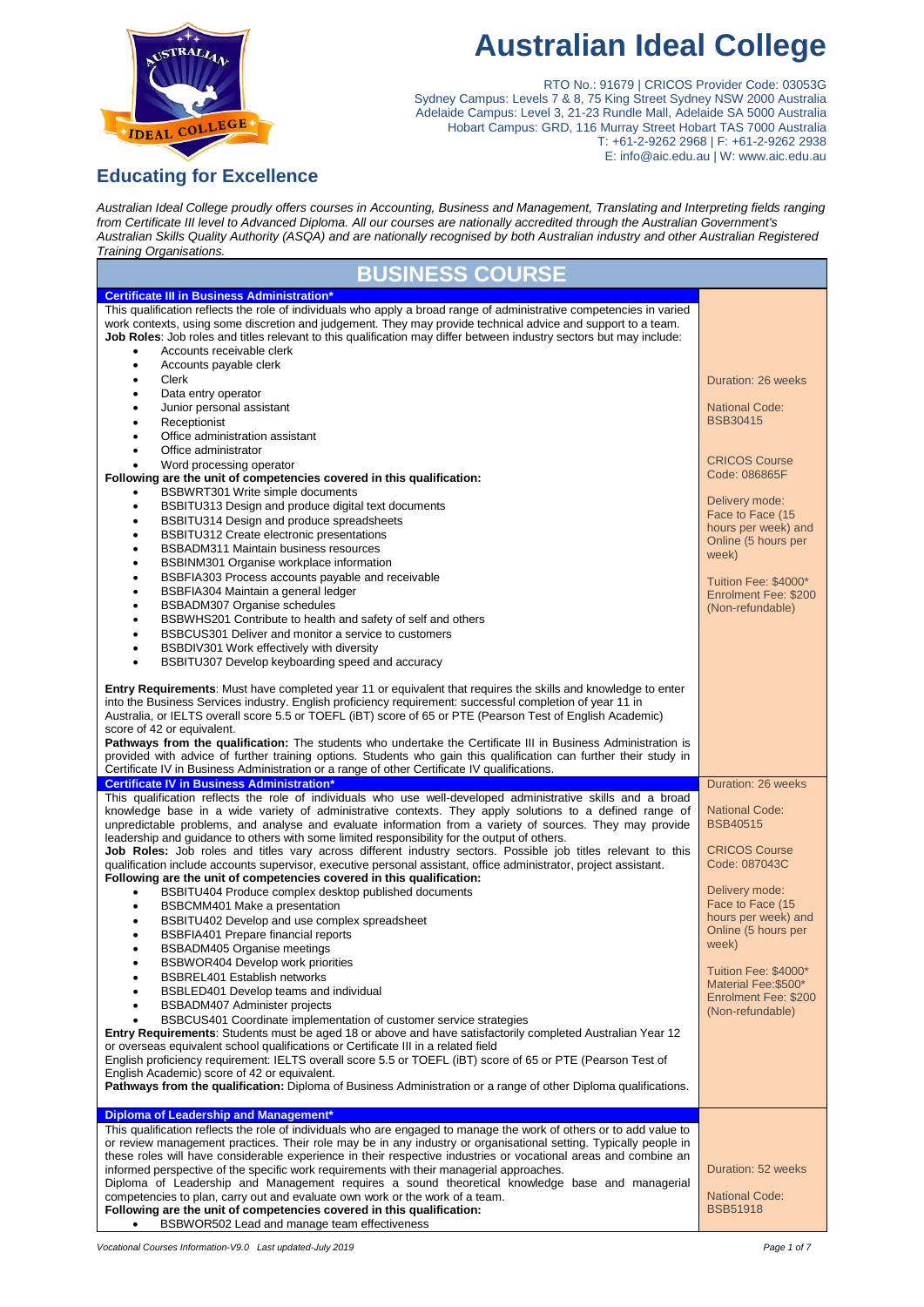| BSBLDR511 Develop and use emotional intelligence<br>٠                                                                                                                                                                               | <b>CRICOS Course</b><br>Code: 098766K          |
|-------------------------------------------------------------------------------------------------------------------------------------------------------------------------------------------------------------------------------------|------------------------------------------------|
| BSBLDR502 Lead and manage effective workplace relationships<br>BSBMGT517 Manage operational plan                                                                                                                                    |                                                |
| BSBHRM405 Support the recruitment, selection and induction of staff<br>٠                                                                                                                                                            | Delivery mode:                                 |
| BSBINM501 Manage an information or knowledge management system<br>$\bullet$                                                                                                                                                         | Face to Face (15                               |
| BSBWHS501 Ensure safe workplace<br>٠                                                                                                                                                                                                | hours per week) and                            |
| BSBMGT502 Manage people performance<br>٠                                                                                                                                                                                            | Online (5 hours per<br>week)                   |
| BSBFIM501 Manage budgets and financial plans<br>٠                                                                                                                                                                                   |                                                |
| BSBMGT516 Facilitate continuous improvement<br>٠                                                                                                                                                                                    | Tuition Fee: \$10,000*                         |
| BSBWRK520 Manage employee relations<br>٠<br>BSBWOR501 Manage personal work priorities and professional development                                                                                                                  | Material Fee: \$500*                           |
| <b>Entry Requirements:</b> Students must be aged 18 or above and have satisfactorily completed Australian Year 12                                                                                                                   | Enrolment Fee: \$200                           |
| or overseas equivalent school qualifications or Certificate IV in a related field                                                                                                                                                   | (Non-refundable)                               |
| English proficiency requirement: IELTS overall score 5.5 or TOEFL (iBT) score of 65 or PTE (Pearson Test of                                                                                                                         |                                                |
| English Academic) score of 42 or equivalent.                                                                                                                                                                                        |                                                |
| Pathways from the qualification: Advanced Diploma of Leadership and Management or other Advanced<br>Diploma qualifications.                                                                                                         |                                                |
| Job Roles: Job roles and titles vary across different industry sectors. A possible job title relevant to this                                                                                                                       |                                                |
| qualification is manager.                                                                                                                                                                                                           |                                                |
| Advanced Diploma of Leadership and Management*                                                                                                                                                                                      |                                                |
| This qualification reflects the role of individuals who have senior or managerial responsibilities. They desire the                                                                                                                 |                                                |
| knowledge and skills to provide strategic leadership. Competencies developed include manage organisational                                                                                                                          |                                                |
| change, provide leadership across the organisation as well as develop and implement strategic plans for an                                                                                                                          |                                                |
| organisation.<br>Following are the unit of competencies covered in this qualification:                                                                                                                                              |                                                |
| <b>BSBFIM601 Manage finances</b><br>$\bullet$                                                                                                                                                                                       | Duration: 78 weeks                             |
| BSBINN601 Lead and manage organisational change<br>$\bullet$                                                                                                                                                                        | <b>National Code:</b>                          |
| BSBMGT605 Provide leadership across the organisation<br>٠                                                                                                                                                                           | <b>BSB61015</b>                                |
| BSBMGT617 Develop and implement a business plan<br>٠                                                                                                                                                                                |                                                |
| BSBHRM602 Manage human resources strategic planning<br>$\bullet$                                                                                                                                                                    | <b>CRICOS Course</b>                           |
| BSBINM601 Manage knowledge and information<br>$\bullet$                                                                                                                                                                             | Code: 088884J                                  |
| BSBMGT608 Manage innovation and continuous improvement<br>$\bullet$                                                                                                                                                                 |                                                |
| BSBMGT615 Contribute to organisation development<br>BSBMGT616 Develop and implement strategic plans                                                                                                                                 | Delivery mode:<br>Face to Face (15             |
| BSBMKG609 Develop a marketing plan<br>٠                                                                                                                                                                                             | hours per week) and                            |
| BSBRSK501 Manage risk<br>$\bullet$                                                                                                                                                                                                  | Online (5 hours per                            |
| BSBSUS501 Develop workplace policy and procedures for sustainability<br>$\bullet$                                                                                                                                                   | week)                                          |
| <b>Entry Requirements:</b> Students must be aged 18 or above and have satisfactorily completed Australian Year 12                                                                                                                   |                                                |
| or overseas equivalent school qualifications                                                                                                                                                                                        | Tuition Fee: \$15,000*<br>Material Fee: \$500* |
| Preferred pathways for students entering this qualification include:                                                                                                                                                                | Enrolment Fee: \$200                           |
| Diploma of Leadership and Management                                                                                                                                                                                                | (Non-refundable)                               |
|                                                                                                                                                                                                                                     |                                                |
|                                                                                                                                                                                                                                     |                                                |
| English proficiency requirement: IELTS overall score 5.5 or TOEFL (iBT) score of 65 or PTE (Pearson Test of                                                                                                                         |                                                |
| English Academic) score of 42 or equivalent.                                                                                                                                                                                        |                                                |
| Pathways from the qualification: After achieving this qualification, candidates may choose to undertake studies<br>at higher education level.                                                                                       |                                                |
| Job Roles: Possible job titles relevant to this qualification include area manager, department manager, and                                                                                                                         |                                                |
| regional manager.                                                                                                                                                                                                                   |                                                |
| <b>ACCOUNTING COURSE</b>                                                                                                                                                                                                            |                                                |
| <b>Certificate III in Accounts Administration*</b>                                                                                                                                                                                  |                                                |
| This qualification reflects the job roles of employees with functions that could include:                                                                                                                                           | Duration: 26 weeks                             |
| Accounts assistant                                                                                                                                                                                                                  |                                                |
| Accounts clerk<br>$\bullet$                                                                                                                                                                                                         | <b>National Code:</b><br><b>FNS30317</b>       |
| Office assistant<br>Following are the unit of competencies covered in this qualification:                                                                                                                                           |                                                |
| FNSACC311 Process financial transactions and extract interim reports                                                                                                                                                                | <b>CRICOS Course</b>                           |
| FNSACC312 Administer subsidiary accounts and ledgers<br>٠                                                                                                                                                                           | Code: 099402G                                  |
| FNSACC313 Perform financial calculations<br>$\bullet$                                                                                                                                                                               |                                                |
| FNSINC301 Work effectively in the financial services industry<br>٠                                                                                                                                                                  | Delivery mode:<br>Face to Face(15              |
| FNSACC304 Conduct business activities using a computerised accounting system<br>$\bullet$                                                                                                                                           | hours per week) and                            |
| BSBITU306 Design and produce business documents                                                                                                                                                                                     | Online(5 hours per                             |
| BSBWRT301 Write simple documents<br>BSBITU314 Design and produce spreadsheets                                                                                                                                                       | week)                                          |
| FNSORG301 Administer fixed asset register                                                                                                                                                                                           |                                                |
| BSBCUS301 Deliver and monitor a service to customers                                                                                                                                                                                | Tuition Fee: \$4000*<br>Enrolment Fee: \$200   |
| BSBWOR301 Organise personal work priorities and development<br>$\bullet$                                                                                                                                                            | (Non-refundable)                               |
| <b>Entry Requirements:</b> Must have completed year 10 or equivalent that requires the skills and knowledge to enter                                                                                                                |                                                |
| into the Financial Services industry. English proficiency requirement: successful completion of year 10 in                                                                                                                          |                                                |
| Australia, or IELTS overall score 5.5 or TOEFL (iBT) score of 65 or PTE (Pearson Test of English Academic)<br>score of 42 or equivalent.                                                                                            |                                                |
| <b>Pathways from the qualification:</b> The primary pathway from this qualification is entry level employment in a                                                                                                                  |                                                |
| range of financial services sectors. FNS40217 Certificate IV in Accounting and Bookkeeping would support                                                                                                                            |                                                |
| career progression.                                                                                                                                                                                                                 |                                                |
| <b>Certificate IV in Accounting and Bookkeeping*</b>                                                                                                                                                                                |                                                |
| This qualification reflects accounting job roles in financial services and other industries requiring accounting<br>support functions. This course provides student with basic accounting skills and train them to use computers in |                                                |
| the accounting environment. This course is especially designed for employees who perform duties such as                                                                                                                             |                                                |
| completing Business Activity Statement (BAS) and other office taxes, operational reporting, producing basic                                                                                                                         |                                                |
| management and job costing reports, preparing budgets, maintaining inventory records and a payroll system.                                                                                                                          |                                                |
| Following are the unit of competencies covered in this qualification:<br>$\bullet$                                                                                                                                                  | Duration: 52 weeks                             |
| BSBFIA401 Prepare financial reports<br>BSBITU306 Design and produce business documents<br>$\bullet$                                                                                                                                 | <b>National Code:</b>                          |
| FNSACC311 Process financial transactions and extract interim reports<br>٠                                                                                                                                                           | <b>FNS40217</b>                                |
| FNSACC312 Administer subsidiary accounts and ledgers                                                                                                                                                                                |                                                |
| BSBITU422 Use digital technologies to collaborate in the workplace<br>FNSACC408 Work effectively in the accounting and bookkeeping industry                                                                                         | <b>CRICOS Course</b><br>Code: 099403G          |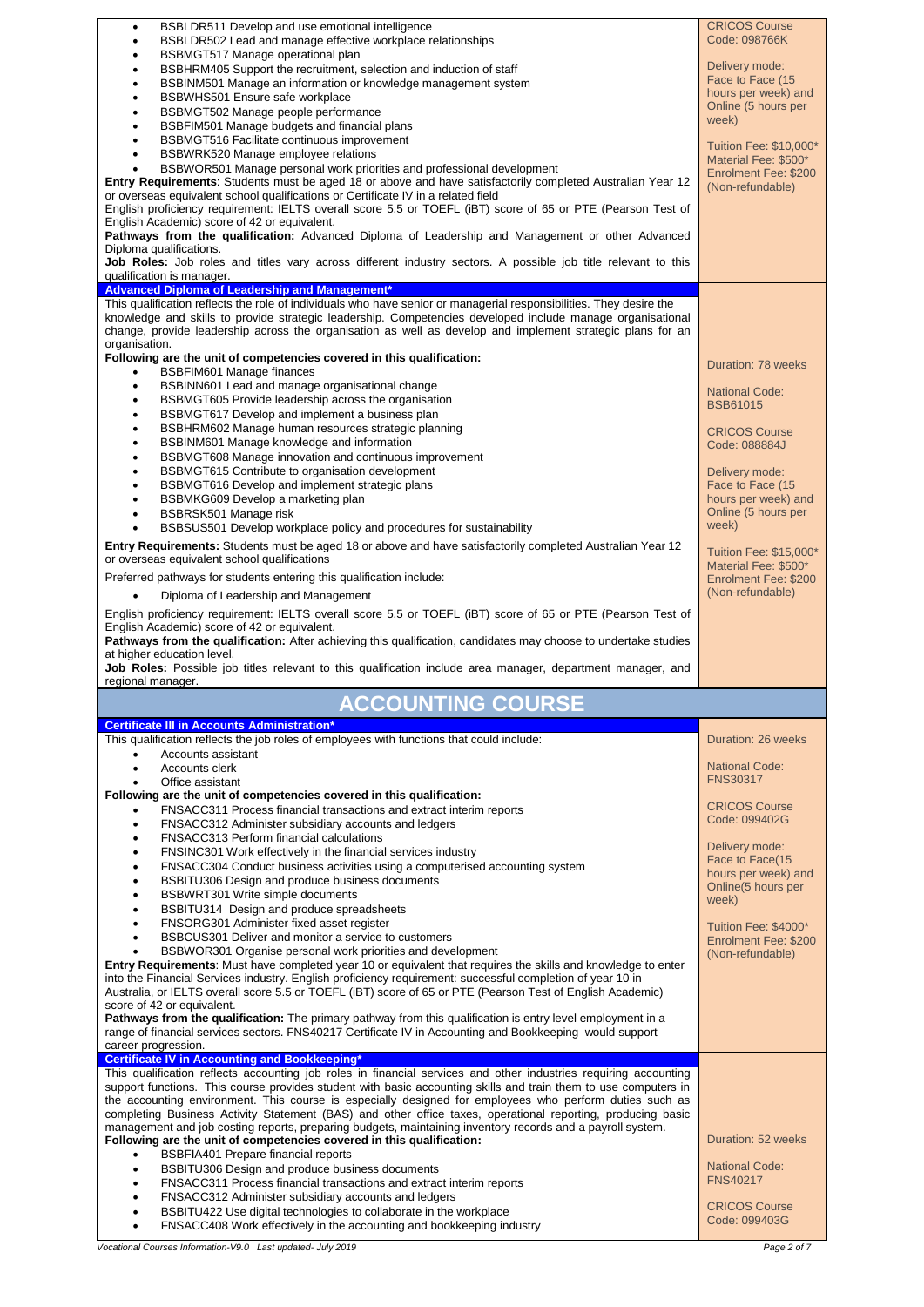| FNSACC414 Prepare financial statements for non-reporting entities<br>٠                                                                                                                                                     |                             |
|----------------------------------------------------------------------------------------------------------------------------------------------------------------------------------------------------------------------------|-----------------------------|
| FNSACC416 Set up and operate a computerised accounting system<br>٠                                                                                                                                                         | Delivery mode:              |
| FNSTPB401 Complete business activity and instalment activity statements                                                                                                                                                    | Face to Face (15            |
| FNSTPB402 Establish and maintain payroll systems                                                                                                                                                                           | hours per week) and         |
| BSBITU402 Develop and use complex spreadsheets                                                                                                                                                                             | Online (5 hours per         |
| FNSACC411 Process business tax requirements                                                                                                                                                                                | week)                       |
| FNSACC405 Maintain inventory records                                                                                                                                                                                       | Tuition Fee: \$8.000*       |
| Entry Requirements: Must have satisfactorily completed Year 11 or equivalent that requires the skills and                                                                                                                  | Enrolment Fee: \$200        |
| knowledge to enter into the Financial Services industry. English proficiency requirement: IELTS overall band 5.5                                                                                                           | (Non-refundable)            |
| or equivalence.                                                                                                                                                                                                            |                             |
| <b>Pathways from the qualification:</b> Students who gain this qualification can further their study in the FNS50217                                                                                                       |                             |
| Diploma of Accounting or employment as:                                                                                                                                                                                    |                             |
| Accounts clerk<br>٠                                                                                                                                                                                                        |                             |
| Payroll clerk                                                                                                                                                                                                              |                             |
| <b>Bookkeeper</b><br>٠                                                                                                                                                                                                     |                             |
| Accounts receivable and payable clerk<br>٠                                                                                                                                                                                 |                             |
| Accounts administration                                                                                                                                                                                                    |                             |
| <b>Diploma of Accounting'</b>                                                                                                                                                                                              |                             |
| This qualification reflects professional accounting job roles in financial services and other industries. This course                                                                                                      |                             |
| provides student with a solid grounding in the accounting discipline. Students will develop practical skills in                                                                                                            |                             |
| financial accounting, budgeting, maintaining internal control system, management accounting, financial                                                                                                                     |                             |
| forecasting, and taxation and accounting information systems. Student will build skills in dynamic business tools                                                                                                          | Duration: 65 weeks          |
| such as spreadsheets and computerised accounting software.<br>Following are the unit of competencies covered in this qualification:                                                                                        |                             |
|                                                                                                                                                                                                                            | <b>National Code:</b>       |
| FNSACC511 Provide financial and business performance information<br>٠                                                                                                                                                      | <b>FNS50217</b>             |
| FNSACC512 Prepare tax documentation for individuals<br>٠                                                                                                                                                                   |                             |
| FNSACC513 Manage budgets and forecasts<br>٠                                                                                                                                                                                | <b>CRICOS Course</b>        |
| FNSACC514 Prepare financial reports for corporate entities<br>٠                                                                                                                                                            | Code: 099404F               |
| FNSACC516 Implement and maintain internal control procedures<br>٠                                                                                                                                                          |                             |
| FNSACC517 Provide management accounting information<br>٠                                                                                                                                                                   | Delivery mode:              |
| FNSORG505 Prepare financial reports to meet statutory requirements<br>$\bullet$                                                                                                                                            | Face to Face (15            |
| FNSACC505 Establish and maintain accounting information systems<br>$\bullet$                                                                                                                                               | hours per week) and         |
| FNSACC311Process financial transactions and extract interim reports<br>$\bullet$                                                                                                                                           | Online (5 hours per         |
| BSBFIA401 Prepare financial reports<br>٠                                                                                                                                                                                   | week)                       |
| BSBLDR402 Lead effective workplace relationships                                                                                                                                                                           |                             |
| Entry Requirements: Must be 18 years old or over and satisfactory completion of FNS40217 Certificate IV in                                                                                                                 | Tuition Fee: \$10,000*      |
| Accounting or other relevant qualifications or mature age entry with relevant work experience.                                                                                                                             | Enrolment Fee: \$200        |
| English proficiency requirement: IELTS overall score 5.5 or TOEFL (iBT) score of 65 or PTE (Pearson Test of                                                                                                                | (Non-refundable)            |
|                                                                                                                                                                                                                            |                             |
|                                                                                                                                                                                                                            |                             |
| English Academic) score of 42 or equivalent.                                                                                                                                                                               |                             |
| <b>Pathways from the qualification:</b> The students who undertake the FNS50217 Diploma of Accounting is                                                                                                                   |                             |
| provided with advice of further training options. Students who gain this qualification can further their study in the                                                                                                      |                             |
| FNS60217 Advanced Diploma of Accounting or employment as                                                                                                                                                                   |                             |
| Accounts team leader                                                                                                                                                                                                       |                             |
| Payroll team leader                                                                                                                                                                                                        |                             |
| <b>Advanced Diploma of Accounting*</b>                                                                                                                                                                                     |                             |
| This qualification is designed to reflect the role of individuals working in accounting and seeking professional                                                                                                           |                             |
| identification.                                                                                                                                                                                                            |                             |
| Following are the unit of competencies covered in this qualification:                                                                                                                                                      |                             |
| FNSINC601 Apply economic principles to work in the financial services industry                                                                                                                                             |                             |
| FNSINC602 Interpret and use financial statistics and tools                                                                                                                                                                 |                             |
| FNSACC624 Monitor corporate governance activities<br>٠                                                                                                                                                                     | Duration: 78 weeks          |
| FNSACC511 Provide financial and business performance information                                                                                                                                                           |                             |
| FNSACC512 Prepare tax documentation for individuals<br>٠                                                                                                                                                                   | <b>National Code:</b>       |
| FNSACC513 Manage budgets and forecasts<br>٠                                                                                                                                                                                | <b>FNS60217</b>             |
| FNSACC514 Prepare financial reports for corporate entities<br>$\bullet$                                                                                                                                                    |                             |
| FNSACC516 Implement and maintain internal control procedures<br>٠                                                                                                                                                          | <b>CRICOS Course</b>        |
| FNSACC517 Provide management accounting information<br>٠                                                                                                                                                                   | Code: 099405E               |
| FNSACC601 Prepare and administer tax documentation for legal entities<br>٠                                                                                                                                                 | Delivery mode:              |
| FNSACC603 Implement tax plans and evaluate tax obligations                                                                                                                                                                 | Face to Face (15            |
| FNSACC608 Evaluate organisation's financial performance                                                                                                                                                                    | hours per week) and         |
| FNSACC609 Evaluate financial risk                                                                                                                                                                                          | Online (5 hours per         |
| FNSACC613 Prepare and analyse management accounting information                                                                                                                                                            | week)                       |
| <b>Entry Requirements:</b> Must be 18 years old or over and satisfactory completion of FNS50217 Diploma of                                                                                                                 |                             |
| Accounting or other relevant qualifications or mature age entry with relevant work experience.                                                                                                                             | Tuition Fee: \$15,000*      |
|                                                                                                                                                                                                                            | <b>Enrolment Fee: \$200</b> |
| English proficiency requirement: IELTS overall score 5.5 or TOEFL (iBT) score of 65 or PTE (Pearson Test of                                                                                                                | (Non-refundable)            |
| English Academic) score of 42 or equivalent.                                                                                                                                                                               |                             |
| Pathways from the qualification: A further learning pathway could be study in relevant higher education<br>programs. Learners should establish relevant qualifications and any credit arrangements that may apply in order |                             |
| to make appropriate elective choices in this qualification.                                                                                                                                                                |                             |
|                                                                                                                                                                                                                            |                             |
| Graduates with proper employability skills should be able to work as a/an:                                                                                                                                                 |                             |
| Accounts manager<br>Note: Persons seeking tax agent registration should check current registration requirements with the TPB, as                                                                                           |                             |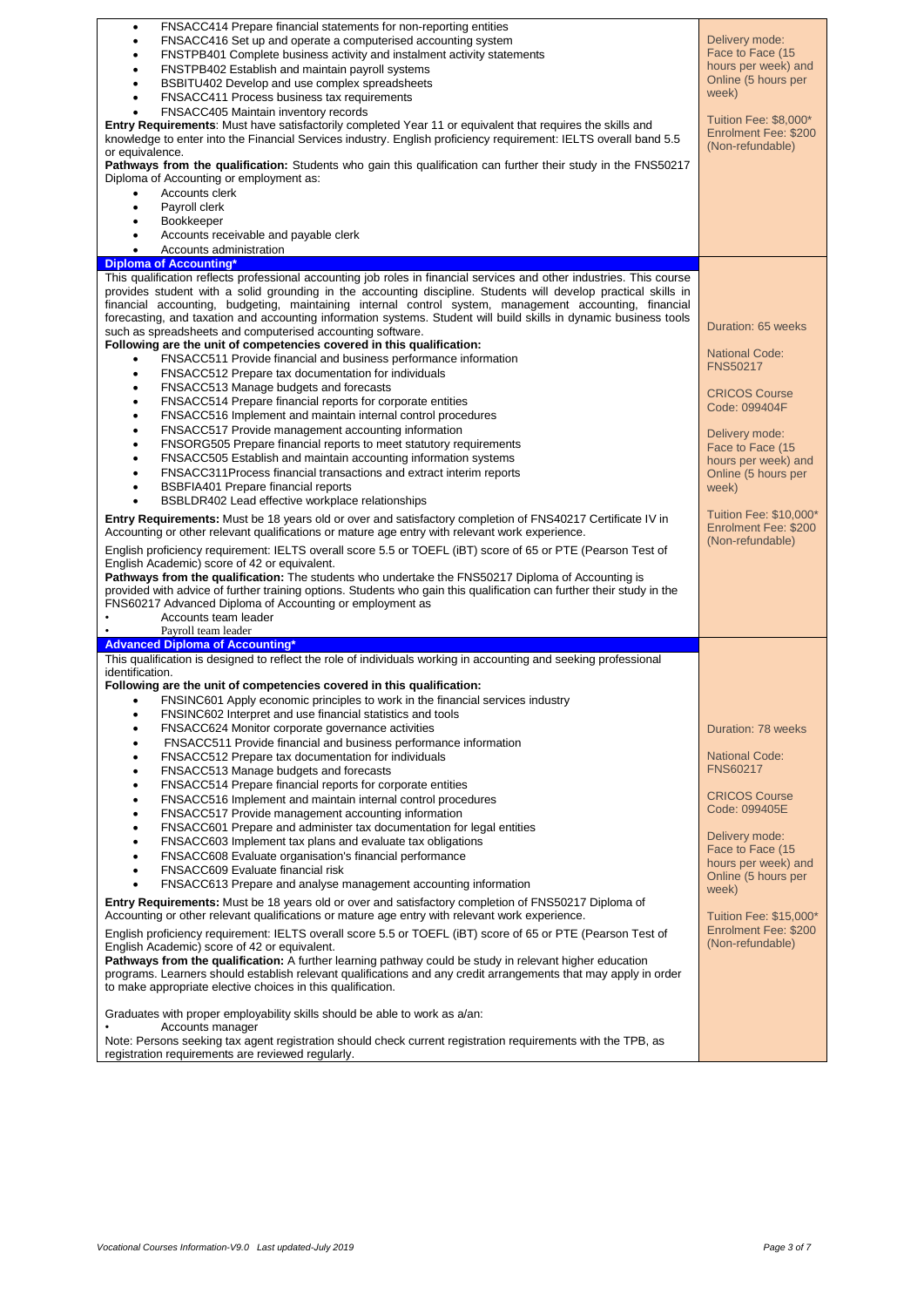| <b>INTERPRETING &amp; TRANSLATING COURSES</b>                                                                                                                                                                                                                                                                                                                                                                                                                                                                                                                                                                                                             |                                                                                          |
|-----------------------------------------------------------------------------------------------------------------------------------------------------------------------------------------------------------------------------------------------------------------------------------------------------------------------------------------------------------------------------------------------------------------------------------------------------------------------------------------------------------------------------------------------------------------------------------------------------------------------------------------------------------|------------------------------------------------------------------------------------------|
| Diploma of Interpreting (LOTE-English)*                                                                                                                                                                                                                                                                                                                                                                                                                                                                                                                                                                                                                   |                                                                                          |
| The Diploma of Interpreting provides foundation skills for new entrants to the interpreting industry. It reflects the<br>skills and knowledge required to interpret in general dialogue settings, with the potential to interpret in general<br>monologue settings, where the interpreter is able to physically control the discourse to assist retention and recall.<br>Career Opportunities: Employment in interpreting varies with the market for interpreting in particular languages                                                                                                                                                                 |                                                                                          |
| and domains. The Diploma prepares interpreters for work typically in the community and business domains such<br>as general health, welfare and community services, non-complex disability assistance, educational and social<br>contexts, initial police interviews, over the counter interviews in customer and community information services,<br>tourism, and other informal business and workplace contexts where the consequences of errors in communicative                                                                                                                                                                                         | *Duration: 26 weeks                                                                      |
| intent can be readily managed. The majority of interpreters are self-employed and are contracted on a sessional<br>basis either directly or through interpreting service providers to work on interpreting assignments, but may find<br>permanent employment in a specific sector such as education, government or health, or may work with a diverse                                                                                                                                                                                                                                                                                                     | <b>National Code:</b><br>PSP50916                                                        |
| range of clients and sectors. Interpreters may be contracted to work in a team<br>Following are the unit of competencies covered in this qualification:                                                                                                                                                                                                                                                                                                                                                                                                                                                                                                   | <b>CRICOS Course</b><br>Code:095447E                                                     |
| PSPTIS001 Apply codes and standards to ethical practice<br>$\bullet$                                                                                                                                                                                                                                                                                                                                                                                                                                                                                                                                                                                      |                                                                                          |
| PSPTIS002 Build glossaries for translating and interpreting assignments<br>$\bullet$<br>PSPTIS003 Prepare to translate and interpret<br>$\bullet$                                                                                                                                                                                                                                                                                                                                                                                                                                                                                                         | Delivery mode:                                                                           |
| PSPTIS040 Interpret in general dialogue settings (LOTE-English)<br>$\bullet$<br>PSPTIS041 Interpret in general monologue settings (LOTE-English)<br>$\bullet$<br>PSPTIS042 Manage discourses in general settings                                                                                                                                                                                                                                                                                                                                                                                                                                          | Face to Face (15<br>hours per week) and<br>Online (5 hours per                           |
| $\bullet$<br>PSPTIS043 Use routine subject matter terminology in interpreting (LOTE-English)<br>$\bullet$<br>BSBDIV301 Work effectively with diversity<br>$\bullet$                                                                                                                                                                                                                                                                                                                                                                                                                                                                                       | week)                                                                                    |
| PSPTIS044 Demonstrate routine LOTE proficiency in different subjects and cultural contexts<br>$\bullet$<br>PSPTIS045 Demonstrate routine English proficiency in different subjects and cultural contexts<br>$\bullet$<br>PSPTIS047 Use routine health terminology in interpreting (LOTE-English)<br>$\bullet$<br>PSPTIS048 Use routine legal terminology in interpreting (LOTE-English)                                                                                                                                                                                                                                                                   | Tuition Fee: \$8000*<br>Material Fee: \$600*<br>Enrolment Fee: \$200<br>(Non-refundable) |
| <b>Entry Requirements: All applicants</b>                                                                                                                                                                                                                                                                                                                                                                                                                                                                                                                                                                                                                 |                                                                                          |
| • must be 18 years old or over and have successfully completed at least Year 12 of secondary education<br>or its equivalent, or have appropriate and relevant experience; and<br>must demonstrate proficiency in English with either an IELTS score of overall band 5.5 or an upper<br>intermediate level certificate by having successfully completed an English program from an English<br>speaking country; or an entry test, consisting of two dialogues at or equivalent with the level of<br>provisional interpreter to demonstrate adequate competency in both English and LOTE (Language<br>other than English) as part of the enrolment process. |                                                                                          |
| <b>Pathways from the qualification:</b> After achieving this qualification, students may undertake the Advanced<br>Diploma of Translating at AIC or the Advanced Diploma of Interpreting at other institutions. Articulation into<br>programs in higher education may be possible from this Diploma.                                                                                                                                                                                                                                                                                                                                                      |                                                                                          |
| <b>Advanced Diploma of Translating*</b><br>This qualification reflects the skills and knowledge required to translate special purpose texts from one language                                                                                                                                                                                                                                                                                                                                                                                                                                                                                             |                                                                                          |
| to another to convey information written using specific terminology for a specific audience. The qualification is<br>designed for people who translate in specialized domains at the professional level in areas such as banking, law,<br>health, social and community services.                                                                                                                                                                                                                                                                                                                                                                          |                                                                                          |
| Career Opportunities: Employment in translating varies with the market for translated material in particular<br>languages and domains. The majority of translators are self-employed and are contracted either directly or<br>through translation service providers to work on translating assignments. Translators may be contracted to work in                                                                                                                                                                                                                                                                                                          | Duration: 26 weeks                                                                       |
| a team and may be required to provide quality assurance checks on the work of other translators.<br>Following are the unit of competencies covered in this qualification:                                                                                                                                                                                                                                                                                                                                                                                                                                                                                 | <b>National Code:</b><br>PSP60816                                                        |
| PSPTIS100 Apply codes and standards to professional judgement                                                                                                                                                                                                                                                                                                                                                                                                                                                                                                                                                                                             | <b>CRICOS Course</b>                                                                     |
| PSPTIS101 Negotiate translating and interpreting assignments<br>$\bullet$<br>PSPTIS060 Analyse text types for translation of special purpose texts (LOTE English)<br>$\bullet$                                                                                                                                                                                                                                                                                                                                                                                                                                                                            | Code:095448D                                                                             |
| PSPTIS061 Quality assure translations<br>$\bullet$                                                                                                                                                                                                                                                                                                                                                                                                                                                                                                                                                                                                        | Delivery mode:                                                                           |
| CUAWRT401 Edit texts<br>$\bullet$<br>PSPTIS062 Translate special purpose texts from English to LOTE<br>$\bullet$                                                                                                                                                                                                                                                                                                                                                                                                                                                                                                                                          | Face to Face (15<br>hours per week) and                                                  |
| PSPTIS064 Read and analyse special purpose English texts to be translated<br>$\bullet$                                                                                                                                                                                                                                                                                                                                                                                                                                                                                                                                                                    | Online (5 hours per                                                                      |
| PSPTIS067 Demonstrate complex written LOTE proficiency in different subjects and cultural contexts<br>$\bullet$                                                                                                                                                                                                                                                                                                                                                                                                                                                                                                                                           | week)                                                                                    |
| PSPTIS002 Build glossaries for translating and interpreting assignments<br>$\bullet$<br>٠                                                                                                                                                                                                                                                                                                                                                                                                                                                                                                                                                                 | Tuition Fee: \$8000*                                                                     |
| PSPTIS066 Apply theories to translating and interpreting work practices<br>PSPTIS069 Maintain and enhance professional practice                                                                                                                                                                                                                                                                                                                                                                                                                                                                                                                           | Material Fee: \$600*<br>Enrolment Fee: \$200                                             |
| SITXLAN005 Read and write information in a language other than English<br>PSPTIS071 Translate multimedia source material                                                                                                                                                                                                                                                                                                                                                                                                                                                                                                                                  | (Non-refundable)                                                                         |
| <b>Entry Requirements: Applicants must</b>                                                                                                                                                                                                                                                                                                                                                                                                                                                                                                                                                                                                                |                                                                                          |
| • be at least 18 years old and have successfully completed at least Year 12 of secondary education or its<br>equivalent, or have proven and documented work experience in translating; and<br>demonstrate proficiency in English with an IELTS overall band of 5.5; or complete a recognized Degree<br>or Diploma or equivalent in any discipline from an English speaking country; or undertake an entry test,<br>consisting of revision of a non-specialised translation and translation of a non-specialised text to<br>demonstrate adequate competency in both English and LOTE (Language other than English) as part of<br>the enrolment process.    |                                                                                          |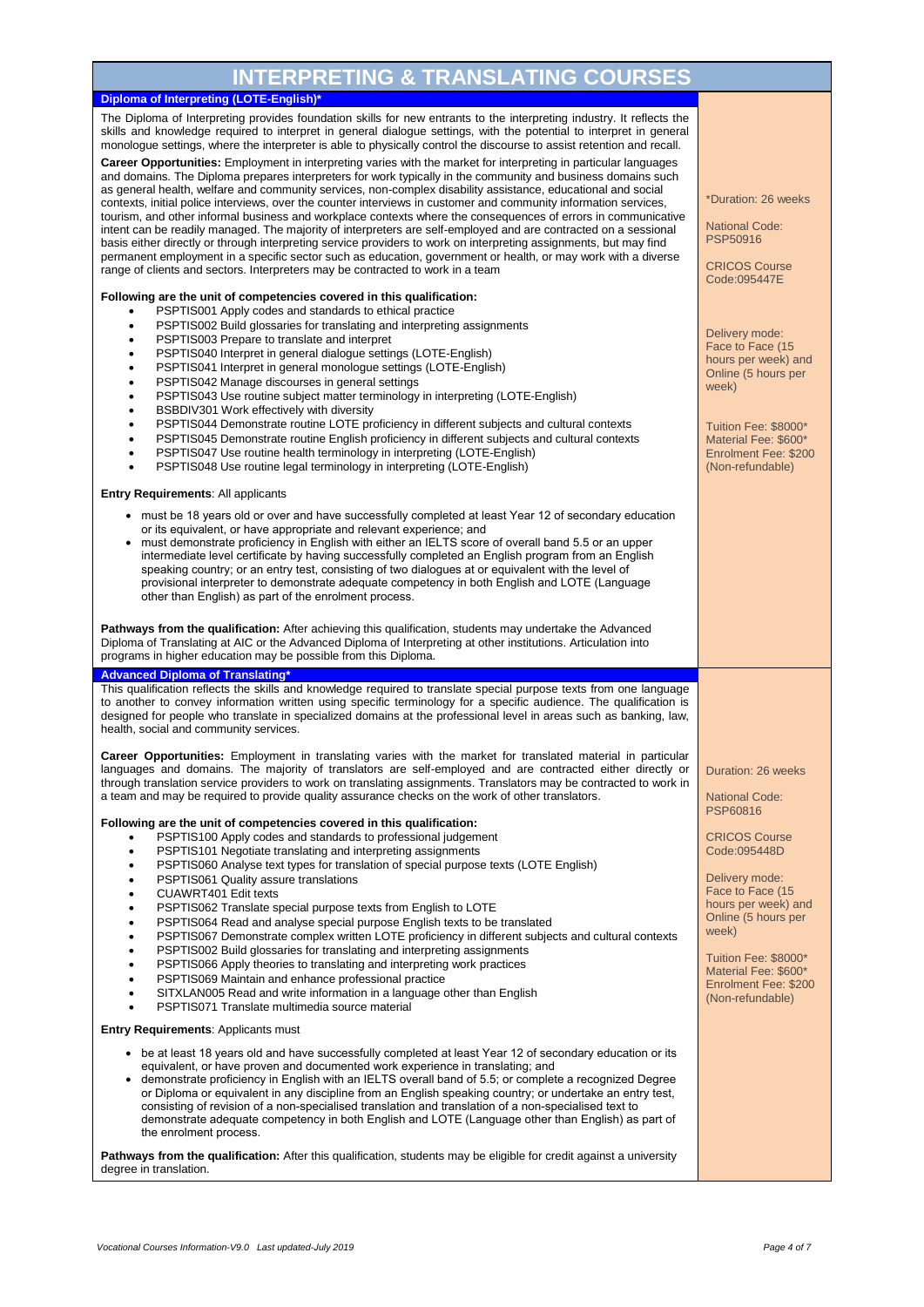# **ACADEMIC CALENDAR FOR TRANSLATING AND INTERPRETING COURSES**

The academic year is divided into 8 blocks. The block schedules for a year are shown as follows:

| <b>Academic Calendar for Translating and Interpreting 2019:</b> |               |                        |                 |                           |  |
|-----------------------------------------------------------------|---------------|------------------------|-----------------|---------------------------|--|
| <b>TERM</b>                                                     | <b>Blocks</b> |                        | <b>Duration</b> | <b>Period</b>             |  |
| Term 1                                                          | Block 1       |                        | 5 weeks         | 7 Jan 2019 - 10 Feb 2019  |  |
|                                                                 | Block 2       |                        | 6 weeks         | 11 Feb 2019 - 24 Mar 2019 |  |
|                                                                 |               | <b>Break</b>           | 2 weeks         | 25 Mar 2019 - 7 Apr 2019  |  |
| Term 2                                                          | Block 3       |                        | 5 weeks         | 8 Apr 2019 - 12 May 2019  |  |
|                                                                 | Block 4       |                        | 6 weeks         | 13 May 2019 - 23 Jun 2019 |  |
|                                                                 |               | <b>Break</b>           | 2 weeks         | 24 Jun 2019 - 7 Jul 2019  |  |
| Term 3                                                          | Block 5       |                        | 5 weeks         | 8 Jul 2019 - 11 Aug 2019  |  |
|                                                                 | Block 6       |                        | 6 weeks         | 12 Aug 2019 - 22 Sep 2019 |  |
|                                                                 |               | <b>Break</b>           | 2 weeks         | 23 Sep 2019 - 6 Oct 2019  |  |
|                                                                 | Block 7       |                        | 5 weeks         | 7 Oct 2019 - 10 Nov 2019  |  |
| Term 4                                                          | Block 8       |                        | 6 weeks         | 11 Nov 2019 - 22 Dec 2019 |  |
|                                                                 |               | <b>Summer Holidays</b> | 2 weeks         | 23 Dec 2019 - 5 Jan 2020  |  |

| <b>Academic Calendar for Translating and Interpreting 2020:</b> |               |                        |                 |                              |  |
|-----------------------------------------------------------------|---------------|------------------------|-----------------|------------------------------|--|
| <b>TERM</b>                                                     | <b>Blocks</b> |                        | <b>Duration</b> | <b>Period</b>                |  |
| Term 1                                                          | Block 1       |                        | 5 weeks         | 6 Jan 2020 - 9 Feb 2020      |  |
|                                                                 | Block 2       |                        | 6 weeks         | 10 Feb 2020 - 22 Mar 2020    |  |
|                                                                 |               | <b>Break</b>           | 2 weeks         | 23 Mar 2020 - 5 Apr 2020     |  |
| Term 2                                                          | Block 3       |                        | 5 weeks         | 6 Apr 2020 - 10 May 2020     |  |
|                                                                 | Block 4       |                        | 6 weeks         | 11 May 2020 - 21 Jun 2020    |  |
|                                                                 |               | <b>Break</b>           | 2 weeks         | 22 Jun 2020 - 5 Jul 2020     |  |
| Term 3                                                          | Block 5       |                        | 5 weeks         | 6 Jul 2020 - 9 Aug 2020      |  |
|                                                                 | Block 6       |                        | 6 weeks         | 10 Aug 2020 - 20 Sep 2020    |  |
|                                                                 |               | <b>Break</b>           | 2 weeks         | 21 Sep 2020 - 4 Oct 2020     |  |
| Term 4                                                          | Block 7       |                        | 5 weeks         | 5 Oct 2020 - 8 Nov 2020      |  |
|                                                                 | Block 8       |                        | 6 weeks         | 9 Nov 2020 - 20 Dec 2020     |  |
|                                                                 |               | <b>Summer Holidavs</b> | 2 weeks         | 21 Dec $2020 - 3$ Jan $2021$ |  |

| Academic Calendar for Translating and Interpreting 2021: |               |                 |                           |  |
|----------------------------------------------------------|---------------|-----------------|---------------------------|--|
| <b>TERM</b>                                              | <b>Blocks</b> | <b>Duration</b> | <b>Period</b>             |  |
| Term 1                                                   | Block 1       | 5 weeks         | 4 Jan 2021 - 7 Feb 2021   |  |
|                                                          | Block 2       | 6 weeks         | 8 Feb 2021 - 21 Mar 2021  |  |
|                                                          | <b>Break</b>  | 2 weeks         | 22 Mar 2021 - 4 Apr 2021  |  |
| Term 2                                                   | Block 3       | 5 weeks         | 5 Apr 2021 - 9 May 2021   |  |
|                                                          | Block 4       | 6 weeks         | 10 May 2021 - 20 Jun 2021 |  |
|                                                          | <b>Break</b>  | 2 weeks         | 21 Jun 2021 - 4 Jul 2021  |  |
| Term 3                                                   | Block 5       | 5 weeks         | 5 Jul 2021 - 8 Aug 2021   |  |
|                                                          | Block 6       | 6 weeks         | 9 Aug 2021 - 19 Sep 2021  |  |
|                                                          | <b>Break</b>  | 2 weeks         | 20 Sep 2021 - 3 Oct 2021  |  |
| Term 4                                                   | Block 7       | 5 weeks         | 4 Oct 2021 - 7 Nov 2021   |  |
|                                                          | Block 8       | 6 weeks         | 8 Nov 2021 - 19 Dec 2021  |  |

| <b>Academic Calendar for Translating and Interpreting 2022:</b> |               |                 |                          |  |  |
|-----------------------------------------------------------------|---------------|-----------------|--------------------------|--|--|
| <b>TERM</b>                                                     | <b>Blocks</b> | <b>Duration</b> | <b>Period</b>            |  |  |
| Term 1                                                          | Block 1       | 5 weeks         | 4 Jan 2022 - 6 Feb 2022  |  |  |
|                                                                 | Block 2       | 6 weeks         | 7 Feb 2022 - 20 Mar 2022 |  |  |
|                                                                 | <b>Break</b>  | 2 weeks         | 21 Mar 2022 - 3 Apr 2022 |  |  |
| Term 2                                                          | Block 3       | 5 weeks         | 4 Apr 2022 - 8 May 2022  |  |  |
|                                                                 | Block 4       | 6 weeks         | 9 May 2022 - 19 Jun 2022 |  |  |
|                                                                 | <b>Break</b>  | 2 weeks         | 20 Jun 2022 - 3 Jul 2022 |  |  |
| Term 3                                                          | Block 5       | 5 weeks         | 4 Jul 2022 - 7 Aug 2022  |  |  |
|                                                                 | Block 6       | 6 weeks         | 8 Aug 2022 - 18 Sep 2022 |  |  |
|                                                                 | <b>Break</b>  | 2 weeks         | 19 Sep 2022 - 3 Oct 2022 |  |  |
|                                                                 | Block 7       | 5 weeks         | 4 Oct 2022 - 6 Nov 2022  |  |  |
| Term 4                                                          | Block 8       | 6 weeks         | 7 Nov 2022 - 18 Dec 2022 |  |  |

|               | <b>Intakes for Translating and Interpreting Courses</b> |        |       |        |       |        |       |        |
|---------------|---------------------------------------------------------|--------|-------|--------|-------|--------|-------|--------|
| <b>Blocks</b> |                                                         |        |       |        | 5     |        |       | 8      |
| Year<br>2019  | 7 Jan                                                   | 11 Feb | 8 Apr | 13 May | 8 Jul | 12 Aug | 7 Oct | 11 Nov |
| Year<br>2020  | 6 Jan                                                   | 10 Feb | 6 Apr | 11 May | 6 Jul | 10 Aug | 5 Oct | 9 Nov  |
| Year<br>2021  | 4 Jan                                                   | 8 Feb  | 5 Apr | 10 May | 5 Jul | 9 Aug  | 4 Oct | 8 Nov  |
| Year<br>2022  | 4 Jan                                                   | 7 Feb  | 4 Apr | 9 May  | 4 Jul | 8 Aug  | 4 Oct | 7 Nov  |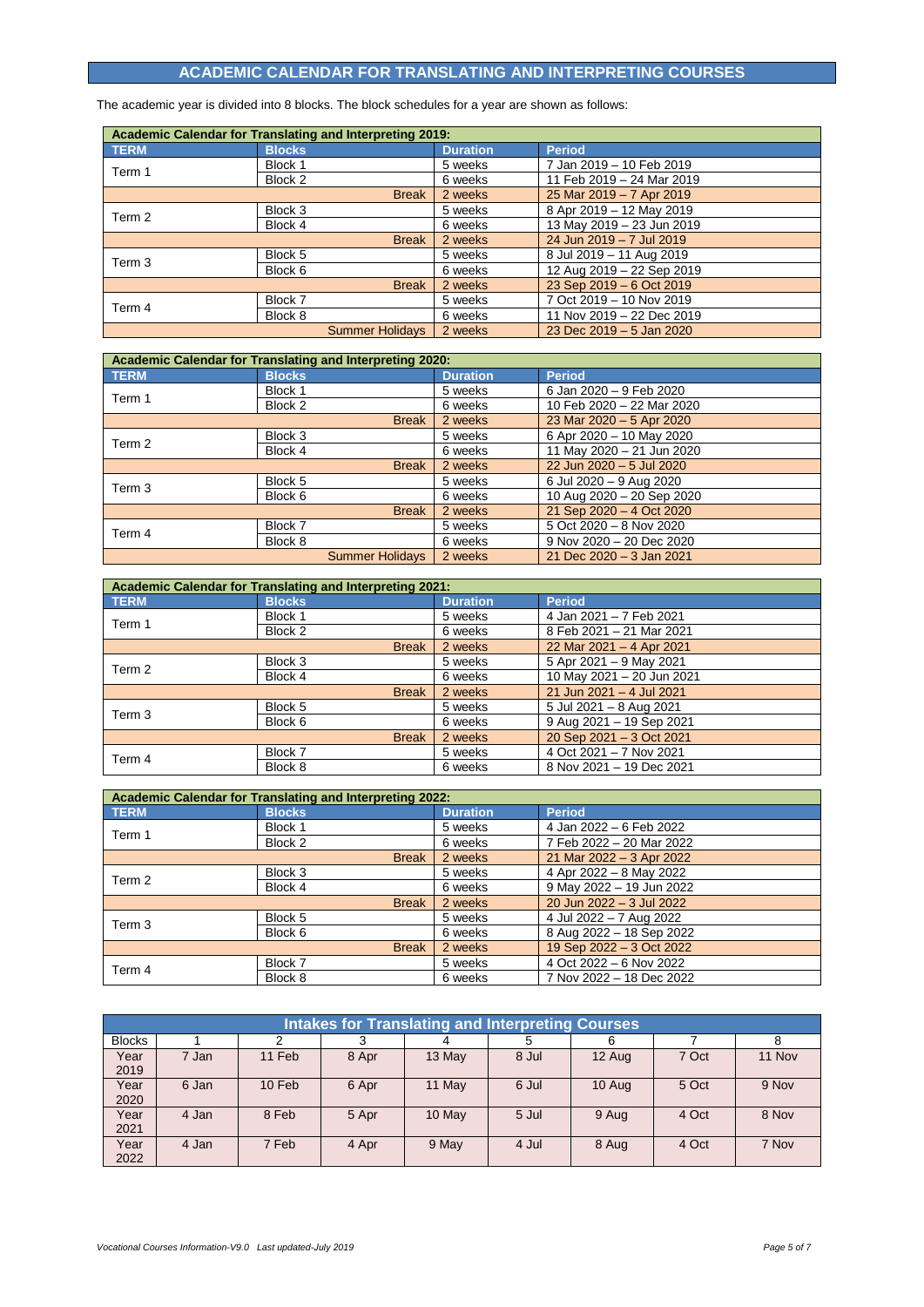## **ACADEMIC CALENDAR FOR BUSINESS AND ACCOUNTING COURSES**

The academic year is divided into 8 blocks. The block schedules for a year are shown as follows:

| <b>Academic Calendar for Business and Accounting Courses 2019:</b> |               |                        |                 |                            |  |
|--------------------------------------------------------------------|---------------|------------------------|-----------------|----------------------------|--|
| <b>TERM</b>                                                        | <b>Blocks</b> |                        | <b>Duration</b> | <b>Period</b>              |  |
| Term 1                                                             | Block 1       |                        | 5 weeks         | 7 Jan 2019 - 10 Feb 2019   |  |
|                                                                    | Block 2       |                        | 5 weeks         | 11 Feb 2019 - 17 Mar 2019* |  |
|                                                                    |               | <b>Break</b>           | 3 weeks         | 18 Mar 2019 - 7 Apr 2019   |  |
| Term 2                                                             | Block 3       |                        | 5 weeks         | 8 Apr 2019 - 12 May 2019   |  |
|                                                                    | Block 4       |                        | 5 weeks         | 13 May 2019 - 16 Jun 2019* |  |
|                                                                    |               | <b>Break</b>           | 3 weeks         | 17 Jun 2019 - 7 Jul 2019   |  |
| Term 3                                                             | Block 5       |                        | 5 weeks         | 8 Jul 2019 - 11 Aug 2019   |  |
|                                                                    | Block 6       |                        | 5 weeks         | 12 Aug 2019 - 15 Sep 2019* |  |
|                                                                    |               | <b>Break</b>           | 3 weeks         | 16 Sep 2019 - 6 Oct 2019   |  |
|                                                                    | Block 7       |                        | 5 weeks         | 7 Oct 2019 - 10 Nov 2019   |  |
| Term 4                                                             | Block 8       |                        | 5 weeks         | 11 Nov 2019 - 15 Dec 2019  |  |
|                                                                    |               | <b>Summer Holidays</b> | 3 weeks         | 16 Dec 2019 - 5 Jan 2020   |  |

| <b>Academic Calendar for Business and Accounting Courses 2020:</b> |               |                        |                 |                            |  |
|--------------------------------------------------------------------|---------------|------------------------|-----------------|----------------------------|--|
| <b>TERM</b>                                                        | <b>Blocks</b> |                        | <b>Duration</b> | <b>Period</b>              |  |
| Term 1                                                             | Block 1       |                        | 5 weeks         | 6 Jan 2020 - 9 Feb 2020    |  |
|                                                                    | Block 2       |                        | 5 weeks         | 10 Feb 2020 - 15 Mar 2020* |  |
|                                                                    |               | <b>Break</b>           | 3 weeks         | 16 Mar 2020 - 5 Apr 2020   |  |
| Term 2                                                             | Block 3       |                        | 5 weeks         | 6 Apr 2020 - 10 May 2020   |  |
|                                                                    | Block 4       |                        | 5 weeks         | 11 May 2020 - 14 Jun 2020* |  |
|                                                                    |               | <b>Break</b>           | 3 weeks         | 15 Jun 2020 - 5 Jul 2020   |  |
| Term <sub>3</sub>                                                  | Block 5       |                        | 5 weeks         | 6 Jul 2020 - 9 Aug 2020    |  |
|                                                                    | Block 6       |                        | 5 weeks         | 10 Aug 2020 - 13 Sep 2020* |  |
|                                                                    |               | <b>Break</b>           | 3 weeks         | 14 Sep 2020 - 4 Oct 2020   |  |
|                                                                    | Block 7       |                        | 5 weeks         | 5 Oct 2020 - 8 Nov 2020    |  |
| Term 4                                                             | Block 8       |                        | 5 weeks         | 9 Nov 2020 - 13 Dec 2020   |  |
|                                                                    |               | <b>Summer Holidays</b> | 3 weeks         | 14 Dec 2020 - 3 Jan 2021   |  |

| <b>Academic Calendar for Business and Accounting Courses 2021:</b> |                        |                 |                            |  |  |
|--------------------------------------------------------------------|------------------------|-----------------|----------------------------|--|--|
| <b>TERM</b>                                                        | <b>Blocks</b>          | <b>Duration</b> | <b>Period</b>              |  |  |
| Term 1                                                             | Block 1                | 5 weeks         | 4 Jan 2021 - 7 Feb 2021    |  |  |
|                                                                    | Block 2                | 5 weeks         | 8 Feb 2021 - 14 Mar 2021*  |  |  |
|                                                                    | <b>Break</b>           | 3 weeks         | 15 Mar 2021 - 4 Apr 2021   |  |  |
| Term 2                                                             | Block 3                | 5 weeks         | 5 Apr 2021 - 9 May 2021    |  |  |
|                                                                    | Block 4                | 5 weeks         | 10 May 2021 - 13 Jun 2021* |  |  |
|                                                                    | <b>Break</b>           | 3 weeks         | 14 Jun 2021 - 4 Jul 2021   |  |  |
| Term <sub>3</sub>                                                  | Block 5                | 5 weeks         | 5 Jul 2021 - 8 Aug 2021    |  |  |
|                                                                    | Block 6                | 5 weeks         | 9 Aug 2021 - 12 Sep 2021*  |  |  |
|                                                                    | <b>Break</b>           | 3 weeks         | 13 Sep 2021 - 3 Oct 2021   |  |  |
| Term 4                                                             | Block 7                | 5 weeks         | 4 Oct 2021 - 7 Nov 2021    |  |  |
|                                                                    | Block 8                | 5 weeks         | 8 Nov 2021 - 12 Dec 2021   |  |  |
|                                                                    | <b>Summer Holidays</b> | 3 weeks         | 13 Dec 2021 - 2 Jan 2022   |  |  |

|             | <b>Academic Calendar for Business and Accounting Courses 2022:</b> |                 |                           |
|-------------|--------------------------------------------------------------------|-----------------|---------------------------|
| <b>TERM</b> | <b>Blocks</b>                                                      | <b>Duration</b> | <b>Period</b>             |
| Term 1      | Block 1                                                            | 5 weeks         | 4 Jan 2022 - 6 Feb 2022   |
|             | Block 2                                                            | 5 weeks         | 7 Feb 2022 - 13 Mar 2022* |
|             | <b>Break</b>                                                       | 3 weeks         | 14 Mar 2022 - 3 Apr 2022  |
| Term 2      | Block 3                                                            | 5 weeks         | 4 Apr 2022 - 8 May 2022   |
|             | Block 4                                                            | 5 weeks         | 9 May 2022 - 12 Jun 2022* |
|             | <b>Break</b>                                                       | 3 weeks         | 13 Jun 2022 - 3 Jul 2022  |
| Term 3      | Block 5                                                            | 5 weeks         | 4 Jul 2022 - 7 Aug 2022   |
|             | Block 6                                                            | 5 weeks         | 8 Aug 2022 - 11 Sep 2022* |
|             | <b>Break</b>                                                       | 3 weeks         | 12 Sep 2022 - 3 Oct 2022  |
| Term 4      | Block 7                                                            | 5 weeks         | 4 Oct 2022 - 6 Nov 2022   |
|             | Block 8                                                            | 5 weeks         | 7 Nov 2022 - 11 Dec 2022  |

|               | <b>Intakes for Accounting and Business Courses</b> |        |        |       |        |        |       |        |        |       |        |
|---------------|----------------------------------------------------|--------|--------|-------|--------|--------|-------|--------|--------|-------|--------|
| <b>Blocks</b> |                                                    |        |        |       |        | $6*$   |       | ŏ      | 9*     | 10    | 11     |
| Year<br>2019  | 7 Jan                                              | 11 Feb | 4 Mar  | 8 Apr | 13 May | 3 Jun  | 8 Jul | 12 Aug | 2 Sep  | 7 Oct | 11 Nov |
| Year<br>2020  | 6 Jan                                              | 10 Feb | 2 Mar  | 6 Apr | 11 May | 1 Jun  | 6 Jul | 10 Aug | 31 Aug | 5 Oct | 9 Nov  |
| Year<br>2021  | 4 Jan                                              | 8 Feb  | 1 Mar  | 5 Apr | 10 May | 31 May | 5 Jul | 9 Aug  | 30 Aug | 4 Oct | 8 Nov  |
| Year<br>2022  | 4 Jan                                              | 7 Feb  | 28 Feb | 4 Apr | 9 May  | 30 May | 4 Jul | 8 Aug  | 29 Aug | 4 Oct | 7 Nov  |

*\*Additional Intakes for CIII, CIV and Diploma courses (except Diploma of Accouting).*